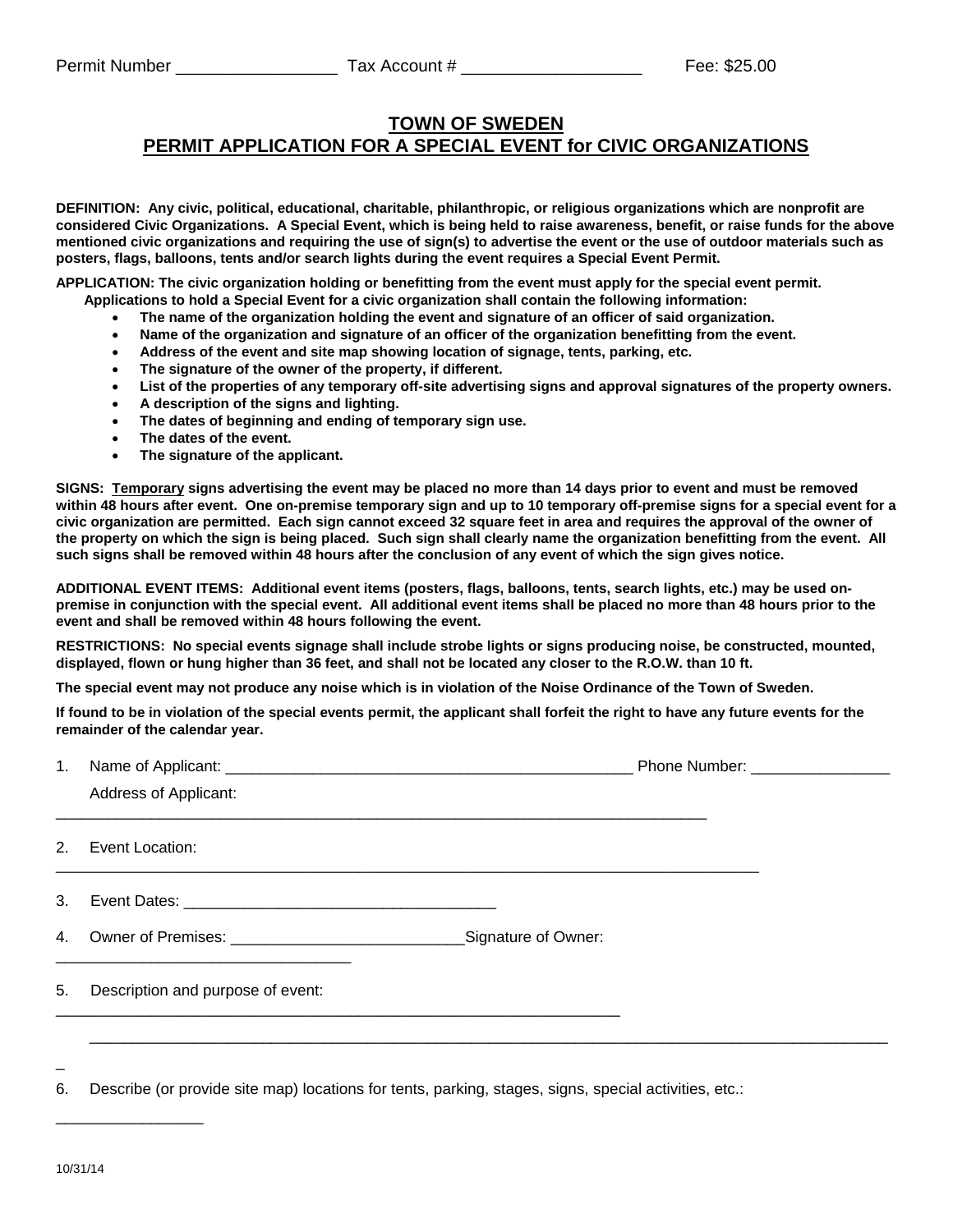| 7. |    | <b>Organization Holding Event:</b>                                           |  |  |  |
|----|----|------------------------------------------------------------------------------|--|--|--|
|    | a. | Name of organization:                                                        |  |  |  |
|    | b. | Name and position of officer of organization:                                |  |  |  |
|    | C. | Signature of officer of organization:                                        |  |  |  |
| 8. | a. | Organization Benefitting from Event (if different):<br>Name of organization: |  |  |  |
|    | b. | Name and position of officer of organization:                                |  |  |  |
|    | C. | Signature of officer of organization:                                        |  |  |  |
|    |    |                                                                              |  |  |  |

 $\overline{\phantom{a}}$  ,  $\overline{\phantom{a}}$  ,  $\overline{\phantom{a}}$  ,  $\overline{\phantom{a}}$  ,  $\overline{\phantom{a}}$  ,  $\overline{\phantom{a}}$  ,  $\overline{\phantom{a}}$  ,  $\overline{\phantom{a}}$  ,  $\overline{\phantom{a}}$  ,  $\overline{\phantom{a}}$  ,  $\overline{\phantom{a}}$  ,  $\overline{\phantom{a}}$  ,  $\overline{\phantom{a}}$  ,  $\overline{\phantom{a}}$  ,  $\overline{\phantom{a}}$  ,  $\overline{\phantom{a}}$ 

9. Locations and approvals for off-premise temporary advertising signs (see attached):

10. The applicant is advised that additional permits or approvals may be required from other agencies if the event involves the serving of food or alcoholic beverages or any activity which may require obtaining permits from agencies other that the Town of Sweden. The applicant certifies that they have obtained any other permits from other agencies which may be required for this event. **APPLICANT'S INITIALS REQUIRED** 

| 11. |                                   |            |  |  | do hereby certify that the statements contained in this |  |
|-----|-----------------------------------|------------|--|--|---------------------------------------------------------|--|
|     | application are true and correct. |            |  |  |                                                         |  |
|     | Date:                             | Applicant: |  |  |                                                         |  |

 $\overline{a}$ 

12. \_\_\_\_\_\_\_\_\_\_\_\_\_\_\_\_\_\_\_\_ \_\_\_\_\_\_\_\_\_\_\_\_\_\_\_\_\_\_\_\_\_\_\_\_\_\_\_\_\_\_\_\_\_\_\_\_\_\_\_\_

Date Approved Deputy Town Clerk/ Building Inspector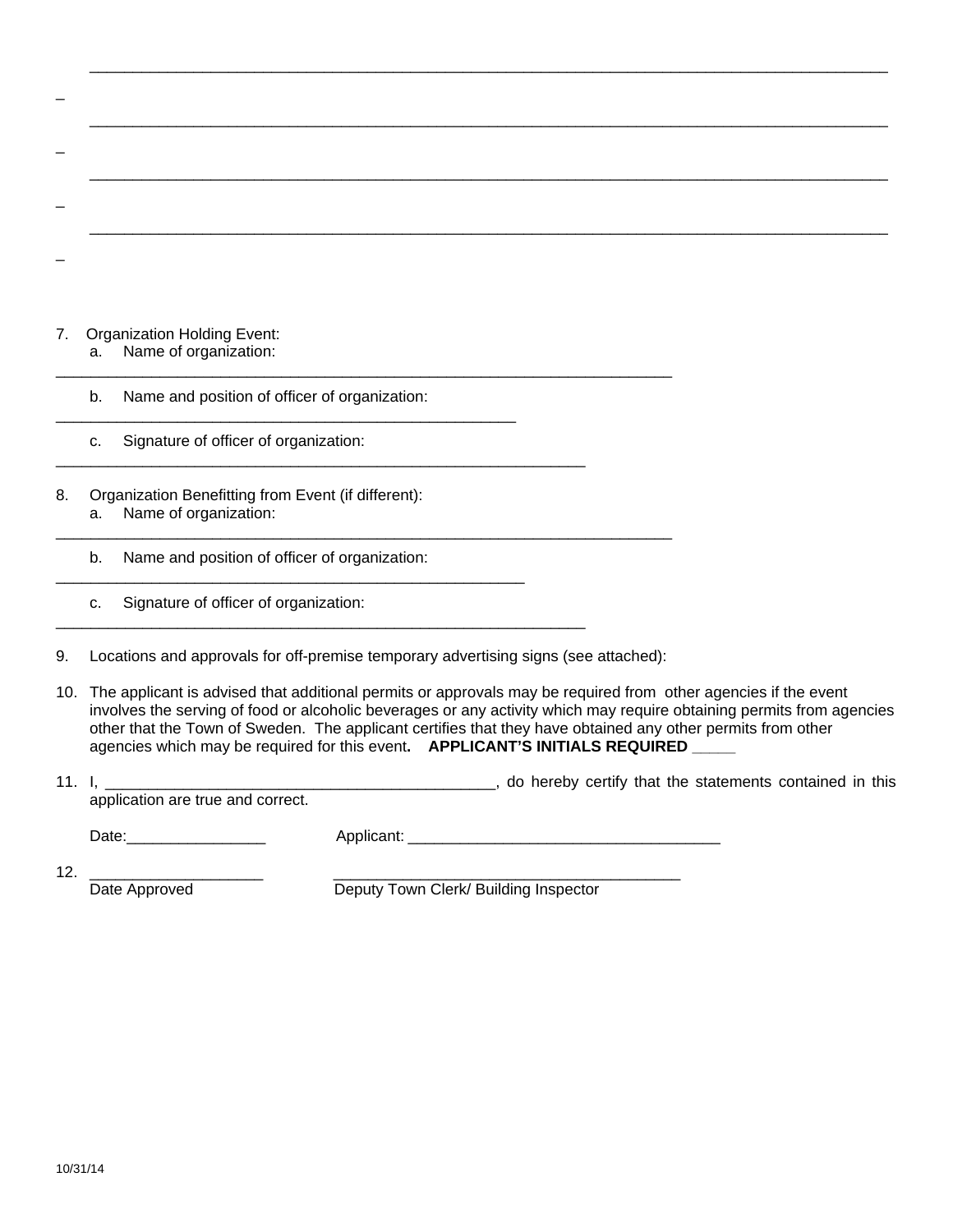## **LOCATIONS AND PROPERTY OWNER APPROVALS FOR TEMPORARY OFF-PREMISE SIGNS FOR CIVIC EVENTS**

| EVENT: A CONSTRUCTION OF THE CONSTRUCTION OF THE CONSTRUCTION OF THE CONSTRUCTION OF THE CONSTRUCTION OF THE CONSTRUCTION OF THE CONSTRUCTION OF THE CONSTRUCTION OF THE CONSTRUCTION OF THE CONSTRUCTION OF THE CONSTRUCTION |                | EVENT DATES: New York State State State State State State State State State State State State State State State State State State State State State State State State State State State State State State State State State St |                                                                                                                                                                                                                                |  |  |  |
|-------------------------------------------------------------------------------------------------------------------------------------------------------------------------------------------------------------------------------|----------------|--------------------------------------------------------------------------------------------------------------------------------------------------------------------------------------------------------------------------------|--------------------------------------------------------------------------------------------------------------------------------------------------------------------------------------------------------------------------------|--|--|--|
| 1.                                                                                                                                                                                                                            | Sign Location: |                                                                                                                                                                                                                                |                                                                                                                                                                                                                                |  |  |  |
|                                                                                                                                                                                                                               |                |                                                                                                                                                                                                                                |                                                                                                                                                                                                                                |  |  |  |
|                                                                                                                                                                                                                               |                |                                                                                                                                                                                                                                | Date: and the state of the state of the state of the state of the state of the state of the state of the state                                                                                                                 |  |  |  |
| 2.                                                                                                                                                                                                                            |                |                                                                                                                                                                                                                                |                                                                                                                                                                                                                                |  |  |  |
|                                                                                                                                                                                                                               |                |                                                                                                                                                                                                                                |                                                                                                                                                                                                                                |  |  |  |
|                                                                                                                                                                                                                               |                |                                                                                                                                                                                                                                |                                                                                                                                                                                                                                |  |  |  |
| 3.                                                                                                                                                                                                                            |                |                                                                                                                                                                                                                                |                                                                                                                                                                                                                                |  |  |  |
|                                                                                                                                                                                                                               |                |                                                                                                                                                                                                                                |                                                                                                                                                                                                                                |  |  |  |
|                                                                                                                                                                                                                               |                |                                                                                                                                                                                                                                | Date: ________________                                                                                                                                                                                                         |  |  |  |
| 4.                                                                                                                                                                                                                            |                |                                                                                                                                                                                                                                |                                                                                                                                                                                                                                |  |  |  |
|                                                                                                                                                                                                                               |                |                                                                                                                                                                                                                                |                                                                                                                                                                                                                                |  |  |  |
|                                                                                                                                                                                                                               |                |                                                                                                                                                                                                                                | Date: National Contract of the Contract of the Contract of the Contract of the Contract of the Contract of the Contract of the Contract of the Contract of the Contract of the Contract of the Contract of the Contract of the |  |  |  |
| 5.                                                                                                                                                                                                                            |                |                                                                                                                                                                                                                                |                                                                                                                                                                                                                                |  |  |  |
|                                                                                                                                                                                                                               |                |                                                                                                                                                                                                                                |                                                                                                                                                                                                                                |  |  |  |
|                                                                                                                                                                                                                               |                |                                                                                                                                                                                                                                | Date: _______________                                                                                                                                                                                                          |  |  |  |
| 6.                                                                                                                                                                                                                            |                |                                                                                                                                                                                                                                | Sign Location: <u>Commission Commission Commission Commission Commission Commission Commission Commission Commission</u>                                                                                                       |  |  |  |
|                                                                                                                                                                                                                               |                |                                                                                                                                                                                                                                |                                                                                                                                                                                                                                |  |  |  |
|                                                                                                                                                                                                                               |                |                                                                                                                                                                                                                                |                                                                                                                                                                                                                                |  |  |  |
| 7.                                                                                                                                                                                                                            |                |                                                                                                                                                                                                                                |                                                                                                                                                                                                                                |  |  |  |
|                                                                                                                                                                                                                               |                |                                                                                                                                                                                                                                |                                                                                                                                                                                                                                |  |  |  |
|                                                                                                                                                                                                                               |                |                                                                                                                                                                                                                                | Date: ____________                                                                                                                                                                                                             |  |  |  |